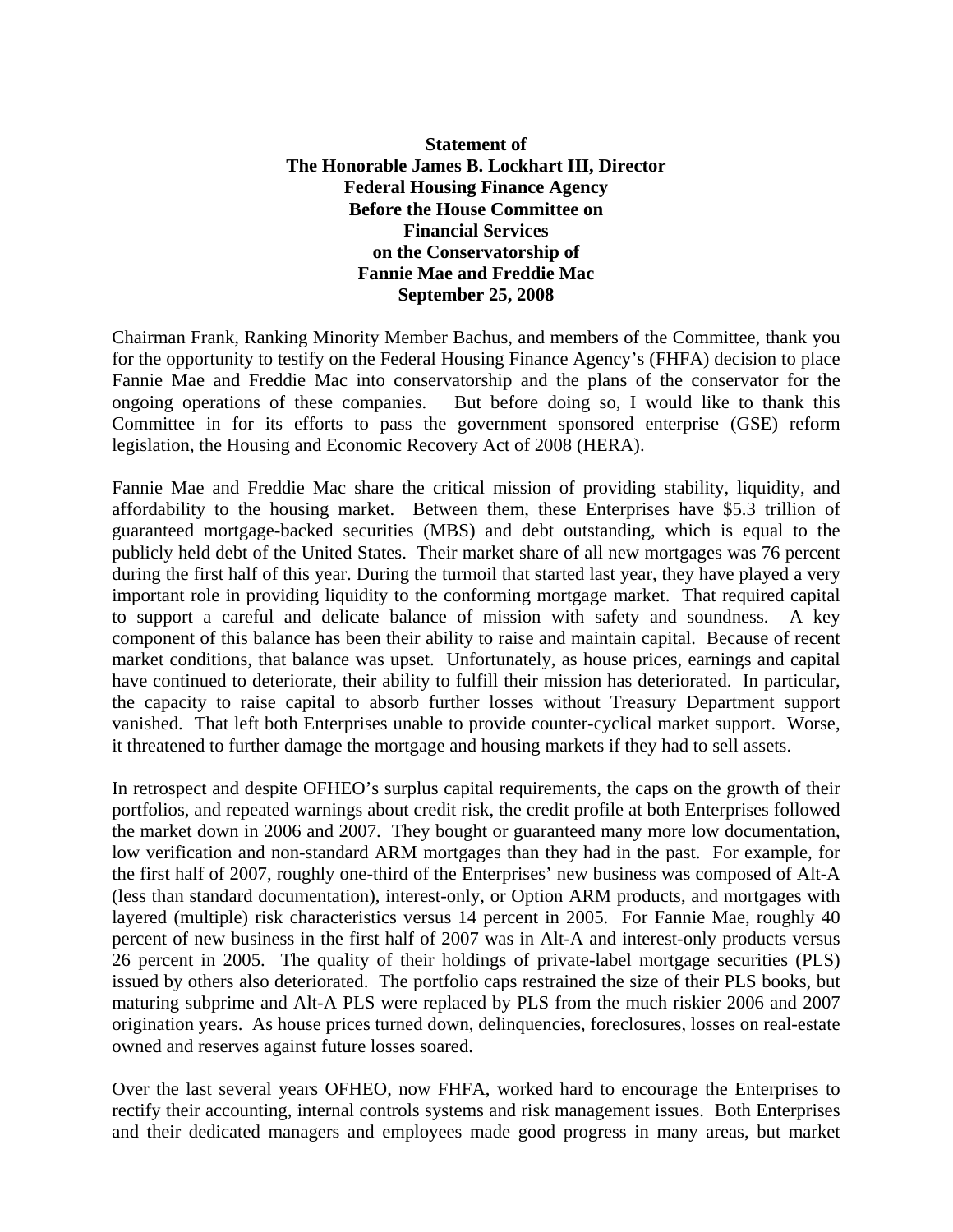conditions overwhelmed that progress. Their antiquated capital structures even with the OFHEO additional requirement were not adequate for this market.

The result was that the Enterprises were unable to provide needed stability to the market. They also found themselves unable to meet their affordable housing mission.

Rather than letting these conditions worsen and put the markets in further jeopardy, FHFA decided to take action. The goal of these dual conservatorships is to help restore confidence in Fannie Mae and Freddie Mac, enhance their capacity to fulfill their mission, reduce the systemic risk and make more mortgages available at a lower cost for the American people.

## The Determination to Appoint a Conservator

FHFA based its determination on five key areas, which worsened significantly over the past several months:

- 1. Accelerating safety and soundness weaknesses, especially with regard to credit risk, earnings outlook, and capitalization;
- 2. Continued and substantial deterioration in equity, debt, and MBS market conditions;
- 3. The current and projected financial performance and condition of each company as reflected in its second quarter financial reports and our ongoing examinations;
- 4. The inability of the companies to raise capital or to issue debt according to normal practices and prices; and
- 5. The critical importance of each company in supporting the country's residential mortgage market.

It became apparent during on intense supervisory review, beginning in July, that market conditions were deteriorating more quickly than the companies had anticipated. In anticipation of the late-July enactment of the Housing and Economic Recovery Act of 2008 (HERA), we supplemented our own examination activity with consultations with senior mortgage credit examiners from the Federal Reserve and the Office of the Comptroller of the Currency. These examiners corroborated our own analysis of the deteriorating credit environment and its threat to capital.

During the last part of July and in August, FHFA was completing its confidential semi-annual examination ratings. FHFA's rating system is called GSE Enterprise Risk or G-Seer. It stands for Governance, Solvency, Earnings and Enterprise Risk which includes credit, market and operational risk. There were significant and critical weaknesses across the board.

The Enterprises themselves disclosed in their second quarter filing how the rapidly changing credit environment in July was very negatively affecting their outlook and ability to raise capital. Freddie Mac reported losses of \$4.7 billion over the last year and Fannie Mae reported losses of \$9.7 billion.

The internal supervisory reviews and market evidence led us to conclude that the companies each presented critical safety and soundness concerns pertaining to credit risk and to continued deterioration in the market environment. Importantly, key developments in July and August demonstrated market recognition of these heightened credit concerns and the effect of the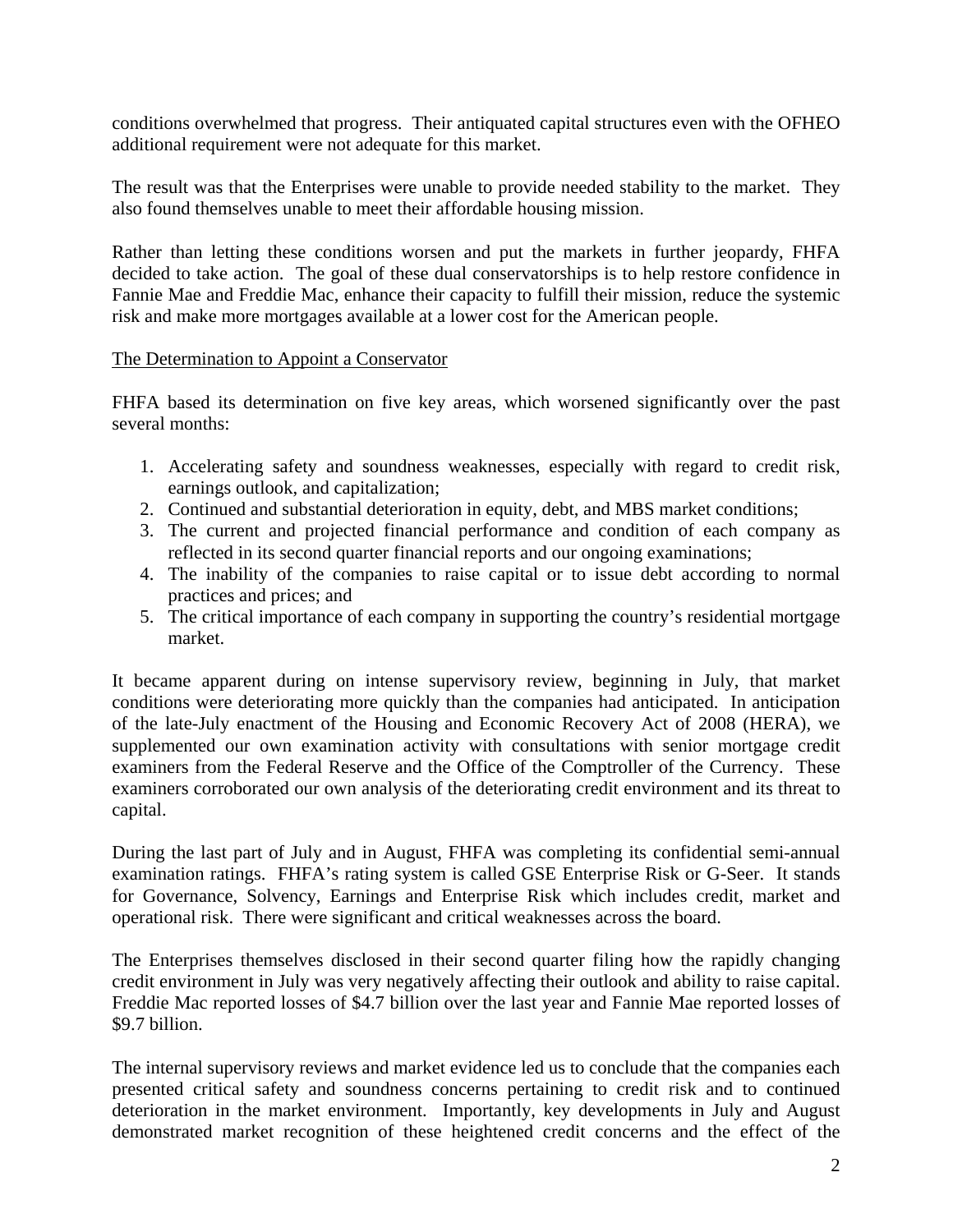deteriorating market environment on the Enterprises. New equity capital in any meaningful size became unavailable, and yields on Enterprise debt and MBS rose relative to other benchmarks. These developments convinced us that the time to act was now.

During the July and August period, there were a wide variety of published reports speculating on the Enterprises' solvency, the need to raise more capital, their accounting practices, their ability to continue to borrow and even government bailouts. The rating agencies continued to dramatically lower all ratings except the AAA senior debt ratings. Their stock prices fell rapidly and their borrowing costs increased. Conditions in the mortgage market continued to deteriorate with much higher delinquencies and foreclosures. Housing prices continued to fall.

Central banks ceased buying and began selling Enterprise securities. Relatively small sales triggered large price moves. Despite financing 30-year mortgages, the Enterprises had to rely on short-term discount notes, with only a few fixed-rate debt securities issued, none with maturity greater than three years. Yet they had \$89 billion in long-term debt maturing in the second half of 2008.

After substantial effort and communication with market participants, each company reported to FHFA and to Treasury that it was unable to access capital markets to bolster its capital position without Treasury financing. FHFA's and Treasury's own discussions with investment bankers and investors corroborated this conclusion. In the absence of access to new capital, the only alternative left to the firms was to cease new business and shed assets in a weak market. That would have been disastrous for the mortgage markets as mortgage rates would have continued to move higher and, in turn, disastrous for the Enterprises as the prices of their securities would have fallen and credit losses would have increased.

Therefore, in order to restore the balance between safety and soundness and mission, FHFA placed Fannie Mae and Freddie Mac into conservatorship. That is a statutory process designed to stabilize a troubled institution with the objective of maintaining normal business operations and restoring its safety and soundness. It was the most prudent regulatory action to take.

FHFA did not undertake this action lightly. We consulted with the Chairman of the Board of Governors of the Federal Reserve System, Ben Bernanke, who was made a consultant to FHFA under the new legislation. We also consulted with the Secretary of the Treasury, not only as an FHFA Oversight Board member, but also in line with his ability under the law to provide financing to the GSEs. They both concurred with me that conservatorship needed to be undertaken.

FHFA will act as the conservator of the Enterprises until they are stabilized. The Treasury's financial commitments, authorized by the new law, were critical to creating a workable conservatorship structure.

Let me now turn to the conservatorships. First signs are that the conservatorships are positive. A lack of confidence had resulted in continued widening of the spread between yields of their MBS and yields of Treasury securities, which meant that virtually none of the large drop in Treasury interest rates over the past year had been passed on to the mortgage markets. On top of that, Freddie Mac and Fannie Mae, in order to try to build capital, may have raised prices and tightened credit standards beyond what was necessary for sound underwriting. I am pleased to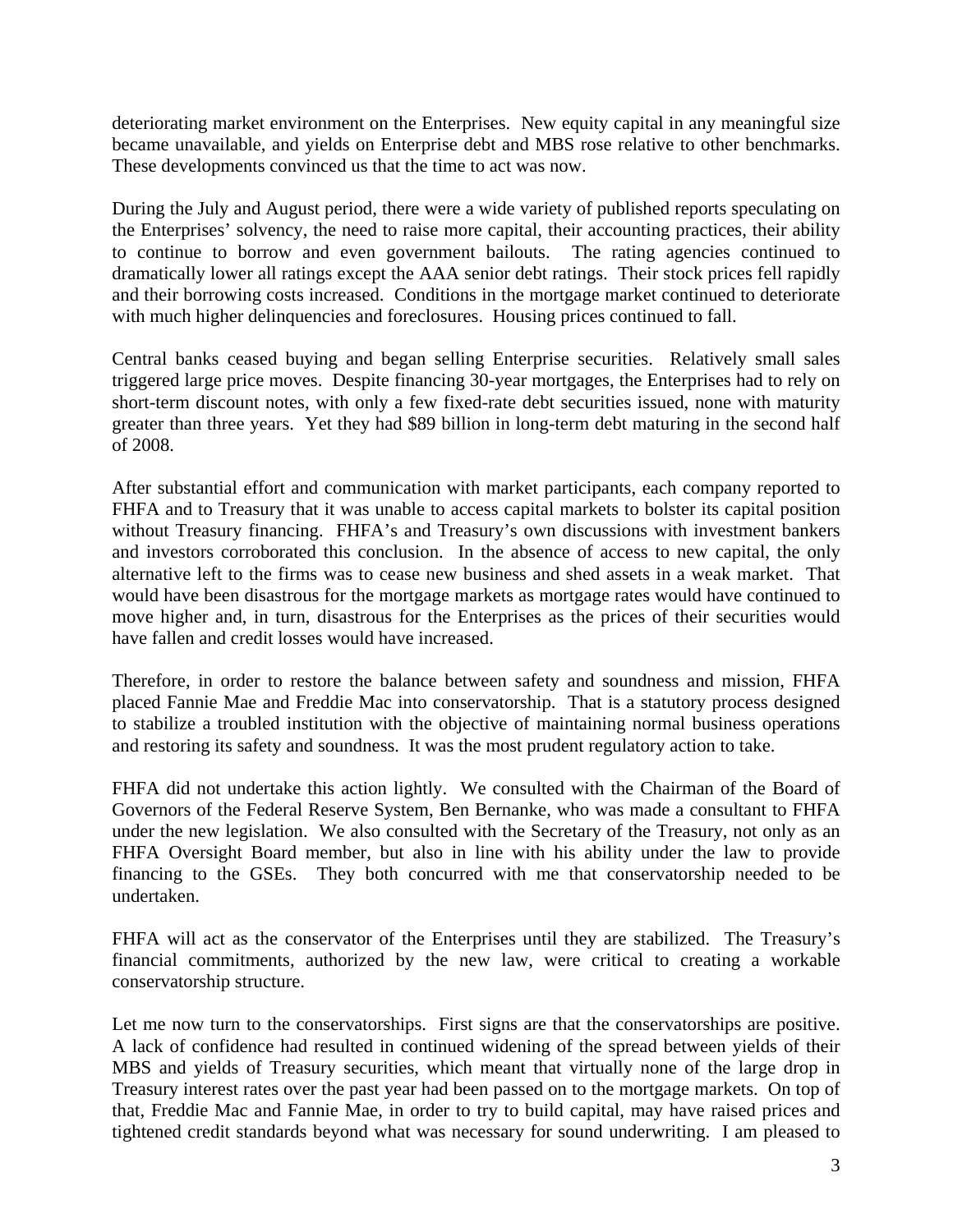say that the Enterprises' funding costs and the spreads on MBS have declined. As denoted in the attached chart, yields on Freddie Mac guaranteed mortgage securities have declined relative to Treasury debt yields by a third of a percentage point since the Friday before the conservatorship. This lower cost has been passed on to homebuyers, with 30-year fixed-rate mortgage rates below 6 percent for the first time since January.

On the first day, businesses opened as normal, but with stronger backing for the holders of MBS, senior debt and subordinated debt. Consistent with the terms of the Treasury's financial assistance, over the next 15 months, we will allow each company to increase its portfolio, up to \$850 billion, before requiring gradual declines in the portfolios of 10 percent per year. The Enterprises will also continue to grow their guarantee MBS books.

As the conservator, FHFA assumed the power of the board and management. Highly qualified, new Chief Executive Officers have been appointed. The new CEOs are Herb Allison of Fannie Mae and David Moffett of Freddie Mac. Herb has served as President and Chief Operating Officer of Merrill Lynch and for the last six years Chairman and CEO of TIAA-CREF. David had previously served as the Vice Chairman and CFO of US Bancorp. I appreciate the willingness of these two men to take on these tough jobs during these challenging times. In addition, their compensation will be significantly lower than the outgoing CEOs.

Although it is not necessary in a conservatorship, new boards are being formed as a matter of good governance. New non-executive Chairmen were announced last week. Philip Laskawy, former Chairman and CEO of Ernst and Young, has agreed to be the Chairman of Fannie Mae. John Koskinen, former President and CEO of Palmieri Company, a corporate turnaround management company, and former Deputy Director for Management at OMB, has agreed to be the Chairman of Freddie Mac.

As part of the conservatorship, the CEOs of Fannie Mae and Freddie Mac were asked to leave after a transition period. Under the new legislation's "golden parachute" language, and existing regulations, FHFA directed that severance payments not be made to the CEOs. As appropriate for senior executive officers, their pay over their years at the Enterprises was also at risk, as a major portion of their bonuses were in stock. Their actual pay based on today's stock price was about a third of what was reported in the press at the time.

FHFA worked with the new CEOs to establish employee retention programs. They agree with me that it is very important to work with the current management teams and employees to encourage them to stay and to continue to make important improvements to the Enterprises.

All political activities -- including all lobbying -- were halted immediately. We will review the charitable activities to ensure that these reflect their mission and their conservatorship status.

In order to conserve over \$2 billion in annual capital, the common stock and preferred stock dividends were eliminated. I recognize that the loss of dividend income may have an adverse effect on some investors, including depository institutions. Before taking our action, we consulted with the bank regulators and I understand that they are working with individual institutions under their jurisdiction that may have capital invested in Enterprise preferred stock. As you know, any preferred stock is part of the issuing firm's equity account and is issued to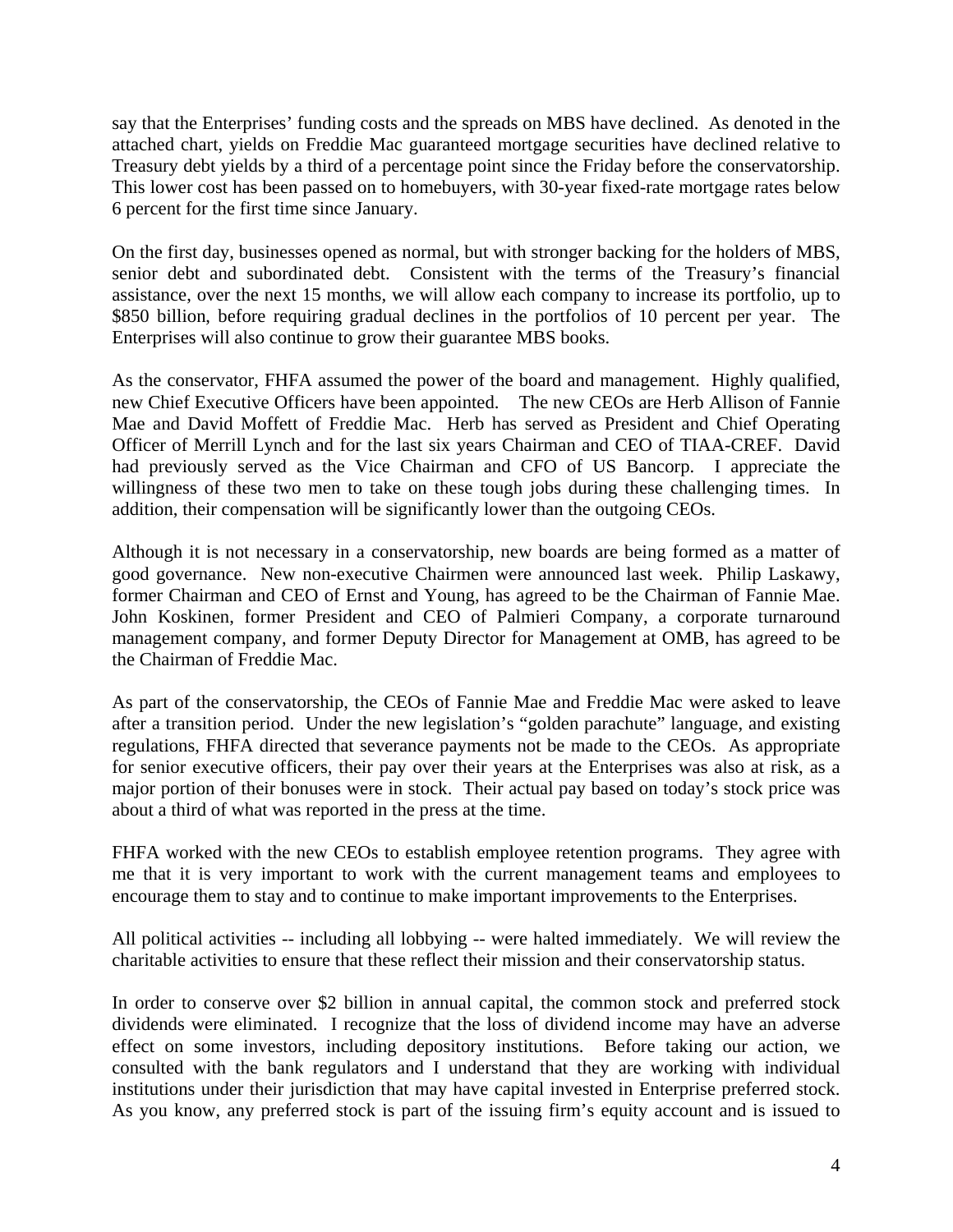absorb losses ahead of debt holders. Subordinated debt interest and principal payments will continue to be made, even if the capital test is breached.

Finally and very importantly, the liquidity, MBS investment, and senior preferred stock facilities with the U.S. Treasury, are all in place. These facilities will provide critically needed support to Freddie Mac and Fannie Mae to fulfill their mission over the long term, while giving a potential upside for the taxpayer. The key facility is the senior preferred stock agreement, which ensures that each Enterprise maintains a positive net worth. This measure adds to market stability by providing additional security to GSE debt holders – senior and subordinated – and adds to mortgage affordability by providing additional confidence to investors in GSE MBS. The senior preferred facility supports all past and future debt and MBS issuances, until the terms of the facility are completely satisfied. In light of this facility the existing regulatory capital requirements will not be binding during the conservatorship. As SEC registrants, the Enterprises will continue to report their financial results quarterly.

The second facility is a secured credit facility that is not only for Fannie Mae and Freddie Mac, but also for the 12 Federal Home Loan Banks that FHFA also regulates. The Federal Home Loan Banks have performed remarkably well over the last year as they have a different business model than Fannie Mae and Freddie Mac and a different capital structure that grows as their lending activity grows. They are jointly and severally liable for the Bank System's debt obligations and all but one of the 12 are profitable. Therefore, it is very unlikely that they will use the facility.

Another element of Treasury's financing plan is to hire investment managers to purchase Fannie Mae and Freddie Mac MBS. The goal is to provide additional liquidity to the MBS and lower the costs of mortgages. FHFA helped originate this approach. As such, we are pleased that Treasury has decided to implement these purchases quickly and on a larger scale than originally planned.

We also support other recent actions and proposals of the Bush Administration, Secretary Paulson and Chairman Bernanke designed to take a comprehensive approach to relieving the stress on our financial institutions and markets. Among these actions are:

- o Requesting authority from Congress to purchase troubled mortgage assets from financial institutions; and
- o Protecting investors in money market funds.

These actions are designed to get at the root cause of financial market turmoil which is the liquidity in the nation's mortgage market.

Let me now bring you up-to-date on our actions since September 7. The new CEOs were introduced to Enterprise senior management at separate meetings at FHFA offices on Sunday, September 7.

To reassure financial counterparties, later that day FHFA posted a statement on its website emphasizing that all existing contracts with the Enterprises remain in effect, that the Enterprises have the authority to enter into new contracts, and that the enforceability of such new contracts is not affected by the appointment of the conservator. I also sent a statement to employees at both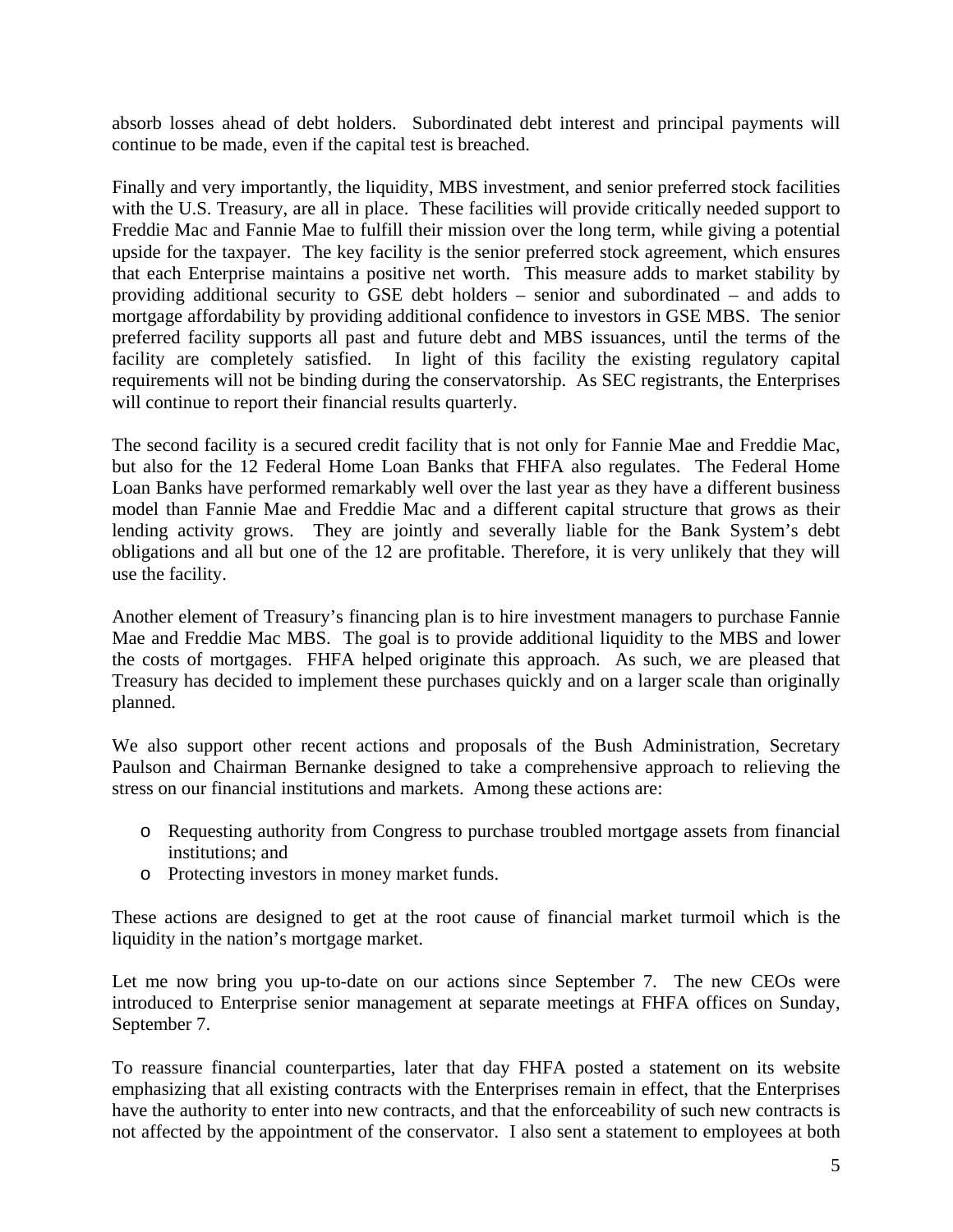Enterprises explaining the conservatorships, and that the purposes of the action are to help restore confidence in the Enterprises, enhance their ability to fulfill their mission, and mitigate systemic risk.

Since the Enterprises opened for business on September 8, FHFA personnel have been continuously on site, both at the Enterprises' headquarters and locations of other key operations to ensure a smooth transition and continued business operations. FHFA personnel include examiners, attorneys and other experts to provide for timely communications between the GSE, the conservator, and the examination team. As a conservatorship team, the FHFA representatives are there to reassure Enterprise employees about the continued business operations objective of the conservatorship, to support the needs of the new CEOs as they become familiar with their new organizations, and to act as a conduit and communicate any questions and issues that need resolution back to me.

FHFA will continue to work expeditiously on the many regulations needed to implement the new law. Some of the key regulations will be minimum capital standards, prudential safety and soundness standards and portfolio limits. Importantly, the new legislation adds affordable housing and mission enforcement to the responsibilities of the safety and soundness regulator.

While FHFA has had these responsibilities for only a matter of weeks, we are placing a high priority on them. A key reason for moving quickly to conservatorship was that the companies' abilities to serve their mission had been impaired.

As the companies operate in conservatorship, I have already instructed each new CEO to examine the underwriting standards and pricing. They have begun to do so, and I expect any changes to reflect both safe and sound business strategy and attentiveness to the Enterprise's mission.

Fannie Mae and Freddie Mac are important to the secondary market for multifamily loans, and multifamily lending is critical to the affordable housing mission of the Enterprises. I am determined to ensure that, in conservatorship, both Enterprises remain dedicated to, and actively involved in, multifamily lending. I released a statement to this effect so that market participants may have assurance that the Enterprises will continue to be a source of underwriting and financing for multifamily loans. That statement acknowledged the importance of all aspects of the Enterprises' multifamily businesses – including the LIHTC (low-income housing tax credit) area and liquidity facilities for remarketed mortgage revenue bonds.

Over the last year, we have actively challenged Fannie Mae and Freddie Mac to be more creative on foreclosure prevention. They have responded, but more has to be done. We have worked with them to publicly report their loan modification activities, but that work was slowed by the many other actions we were undertaking. Yesterday we did publish our first quarterly report on their foreclosure prevention activities. We will publish a second quarter update next week.

Going forward, we will work with the CEOs to modify business practices, such as the lengthy delay before pulling delinquent loans from securitized pools. Practices such as this were motivated by capital concerns, but undermined efforts to help distressed borrowers. If we are to address the problem of mortgage delinquencies, a systematic approach to loan modification is essential. Well before last week's actions, we had already asked the Enterprises to facilitate the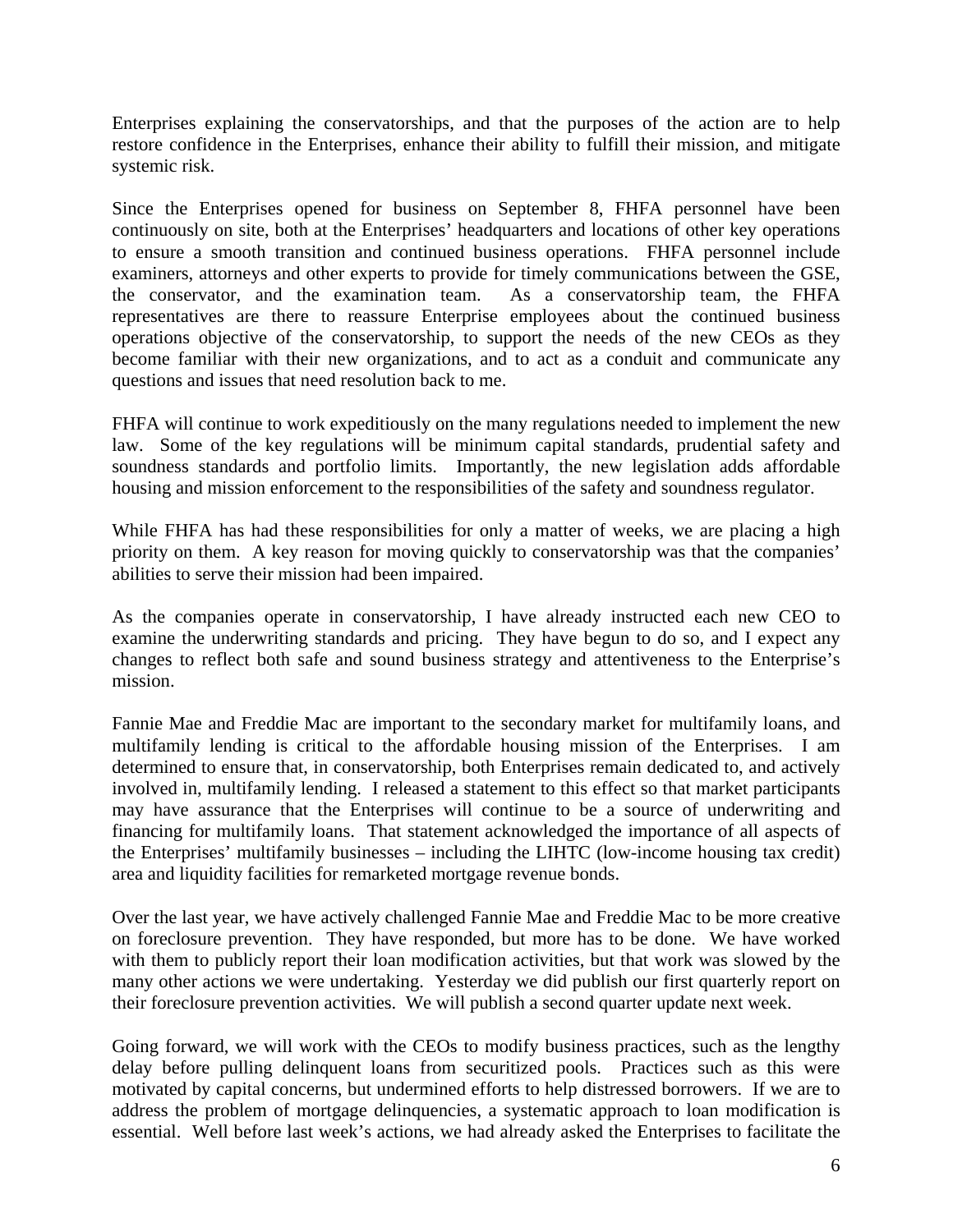loan modification program the FDIC has undertaken with IndyMac Federal. I expect the ongoing work on loan modifications being done there, and with other seller servicers, to continue to be a high priority for the conservatorships, both as a matter of good business and as a matter of supporting the Enterprises' mission.

The new legislation established a Housing Trust Fund to increase and preserve the supply of rental housing for extremely low and very low income families, including homeless families, and to increase homeownership for extremely low and very low income families. I recognize the importance of the Housing Trust Fund to many members of Congress. Under the law, the principal duty of FHFA involves the approval of funds paid by each Enterprise equal to 4.2 basis points for each dollar of unpaid principal balance of its total new business purchases. In the near-term, these funds will be used to fund a key component of the new law, the FHA HOPE for Homeowners Program, which will be funded by Treasury if the Enterprises do not. Enterprise funds are to be used to reimburse Treasury for the cost of the Hope Bonds. My understanding is that Treasury has already issued \$29.5 million in Hope Bonds to fund the program's start-up costs.

Congress also required that the FHFA Director consider circumstances in which such allocations would be suspended. The Director is required to temporarily suspend such allocations upon a finding that they are contributing, or would contribute, to the financial instability of the Enterprise, are causing, or would cause, the Enterprise to be classified as undercapitalized, or are preventing, or would prevent, an Enterprise from successfully completing a capital restoration plan described in the legislation. Accordingly, I intend to make that determination only after a careful and thorough review of existing conditions including their third quarter results. Treasury has provided assurances that a temporary suspension of Enterprise contributions would not impede issuance of Hope Bonds, so the Hope for Homeowners program will not be harmed, even if Enterprises contributions are temporarily suspended

Enforcement of the affordable housing goals established for the Enterprises by the Congress, once HUD's responsibility, is now up to FHFA. While ensuring liquidity in the mortgage marketplace has necessarily been a primary focus in recent weeks and months, ensuring that low and moderate income persons and underserved areas have ready access to affordable mortgage loans remains a critical responsibility of the Enterprises. In the near-term, the Enterprises are charged with meeting the very ambitious goals set by HUD back in 2004, a year in which the mortgage marketplace looked far different than it does today. In 2007, they missed two subgoals. Based on our discussions with the Enterprises, the miss will be larger in 2008.

The market turmoil of this year resulted in a tightening of underwriting criteria for the purchase of new, unseasoned loans used by individual lenders—the entities that actually originate loans sold to the GSEs—and private mortgage insurers, thereby reducing the availability of traditionally goal rich high loan-to-value home purchase loans. In addition, the collapse of the private label, secondary mortgage market further reduced the share of home purchase loans qualifying for goals. Finally, the rise of FHA as a market force means fewer high-LTV, goal-rich borrowers for Fannie Mae and Freddie Mac. Even if some or all of these goals are found to be unattainable, I will expect each Enterprise to develop and implement ambitious plans to support the borrowers and markets targeted by the goals.

We have begun to meet with affordable housing advocates, seeking their perspective on implementation of the new goals structure.